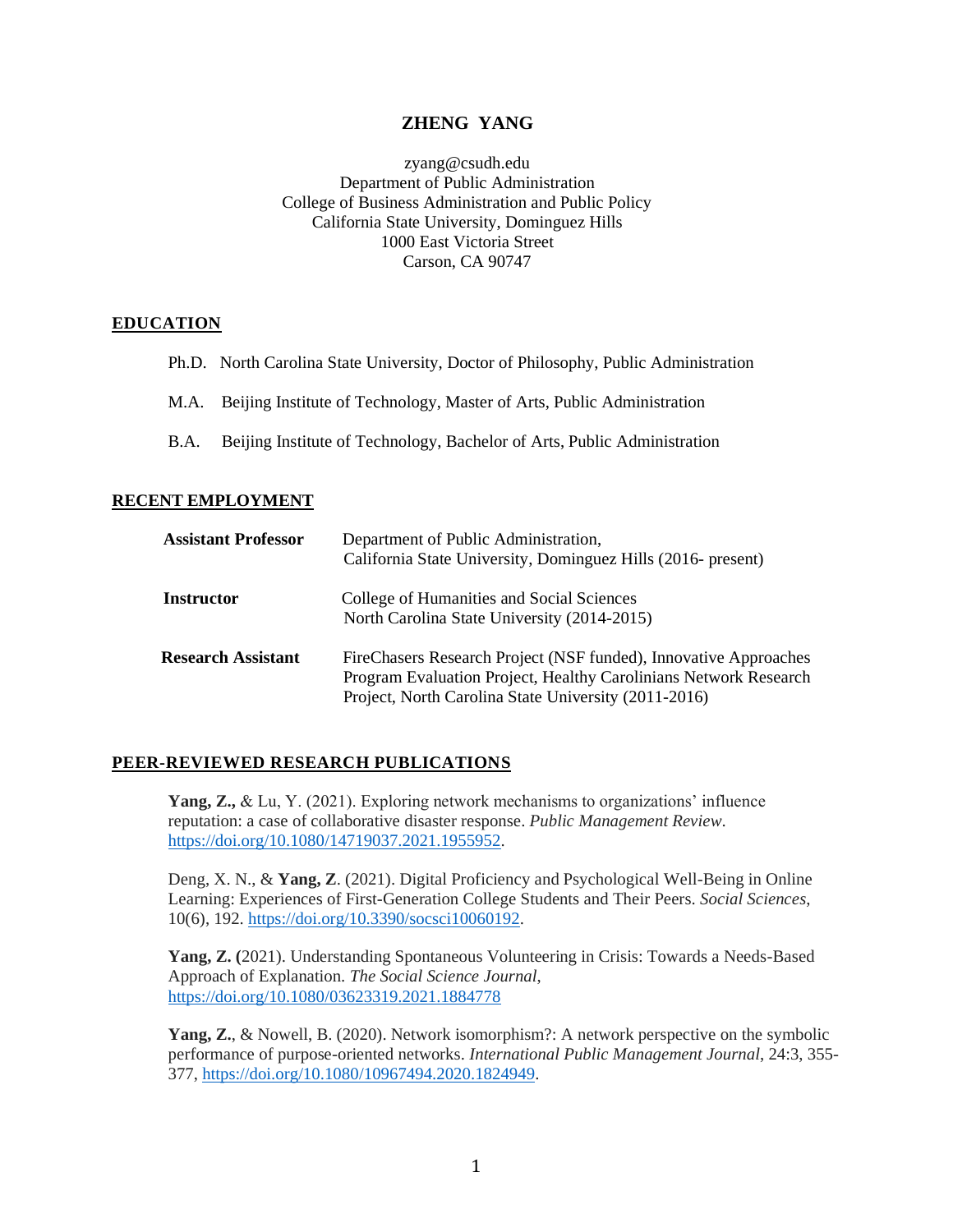Nowell, B., Hano, M. C. & **Yang, Z.,** (2019)., Networks of Networks? Toward an External Perspective on Whole Networks. *Perspectives on Public Management and Governance*. *2*(3), 213-233, https://doi.org/10.1093/ppmgov/gvz005.

Nowell, B., Steelman, T., Velez, A. L. K., & **Yang, Z.** (2018). The Structure of Effective Governance of Disaster Response Networks: Insights from the Field. *The American Review of Public Administration*, *48*(7), 699-715.

Boyd, N., Nowell, B., **Yang, Z.,** & Hano, M. C. (2017). Sense of Community, Sense of Community Responsibility, and Public Service Motivation as Predictors of Employee Well-Being and Engagement in Public Service Organizations. *The American Review of Public Administration*, *48*(5), 428-443.

# **OTHER PUBLICATIONS**

Izod, A. M., **Yang, Z.** and Hano, M. C. (2014). Building Organizational Capacity with Community Collaboratives. In: Michalos AC (Ed.). Encyclopedia of Quality of Life and Well Being Research. Springer, Dordrecht, Netherlands: Springer, pp 452-454.

### **SELECT CONFERENCE PAPERS & PRESENTATIONS**

**Yang, Z &** Merritt T. (2021). Understanding The Role of Professional Associations as Mechanisms to Inter-Governmental Collaboration: A Case Study of LACMC. 81st Annual Meeting of Academy of Management (AOM), August 2021. (Author).

**Yang, Z** & Sun R. (2021). Does Managerial Networking Explain Municipal Fiscal Health?. An Exploratory Study through Network Perspectives. American Society for Public Administration (ASPA) 2021 Annual Conference. (Author and presenter).

Sun R. **&Yang, Z** (2019), Managerial Networking and Local Government Fiscal Health. Urban Affairs Association Annual Conference, Los Angeles, CA. (Author and presenter)

Lu, Y., Chen B., & **Yang, Z.** (2018), The Role of Centralities in Perceived Overall Success in a Disaster Response Network: A Qualitative Comparative Analysis (QCA) Approach. Conference of Association for Research on Nonprofit Organizations and Voluntary Action (ARNOVA, 2019). Austin, Texas. (Author and presenter)

Yang, Z., & Xu, S. (2018), Pay-For-Performance in Institutions of Higher Education and Its Effects on Student Learning: A Case Study in China. 5<sup>th</sup> Teaching & Education Conference, Amsterdam, the Netherlands.

**Yang, Z.,** Tang, K., Kao, D., Nguyen, N., Nguyen, N.. (2018), Service Delivery Network for Families of Children with Disabilities: How Inter-Organizational Collaboration Can Enhance Parent Involvement and Well Being, Western Decision Sciences Institute Annual Meeting, Kauai, HI.

Tang, K., **Yang, Z.,** Kao, D., O'Connor, P, Nguyen, N.(2018), Parent Involvement and Support Networks of Minority and Low-Income Families of a Child with Disabilities in an Early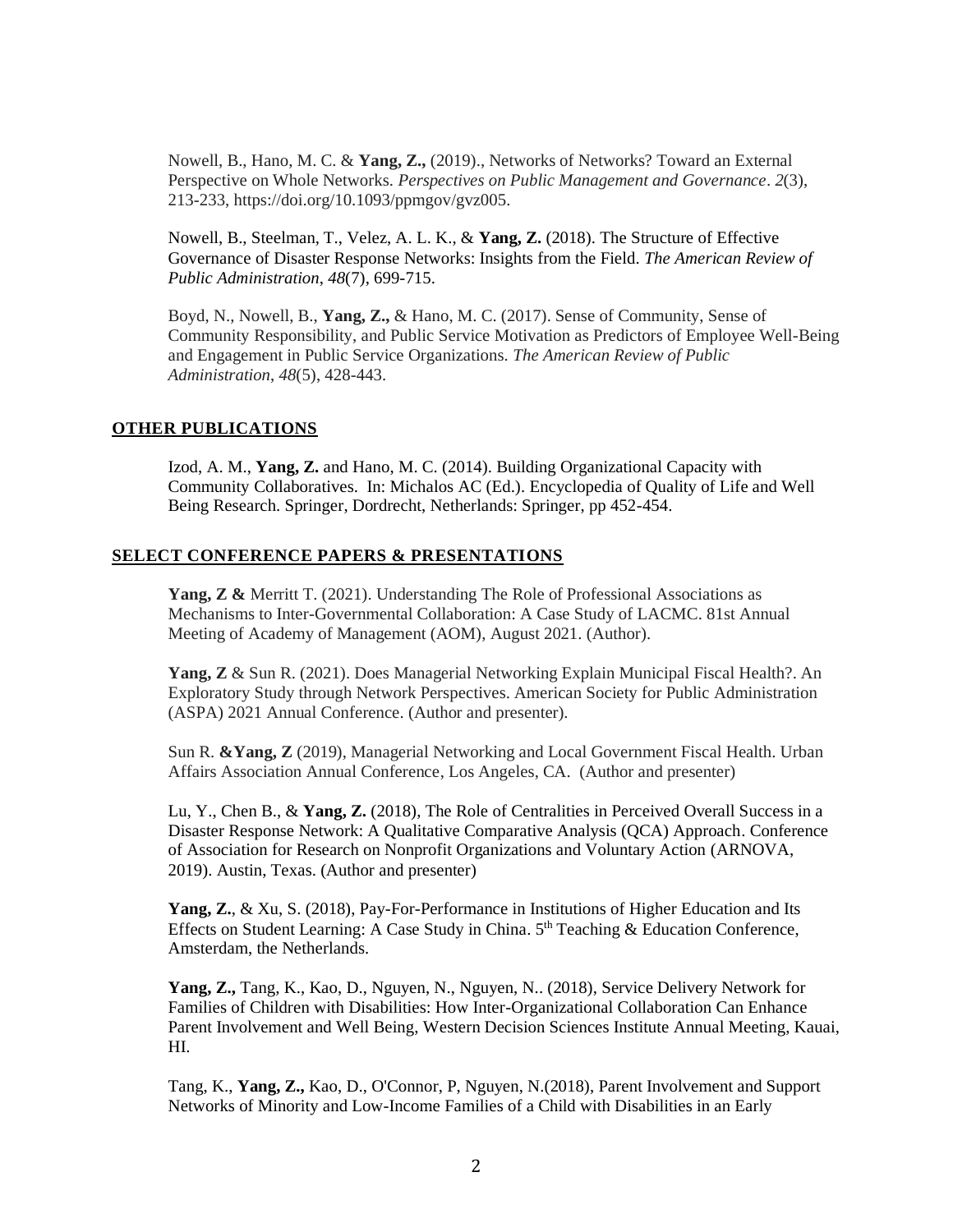Childhood Program: A Qualitative Study. Hawaii International Conference on Education 16th Annual Conference. (Author)

**Yang, Z.,** Lu, Y. (2017), Network Positions and Organizations' Perceptions about Collaboration Effectiveness: A Case of Disaster Response Network of Jiangsu Tornado in China. Conference of Association for Research on Nonprofit Organizations and Voluntary Action (ARNOVA, 2017). Grand Rapids, MI. (Author and presenter)

Dong, Q., **Yang, Z.** (2017), Partner Selection in Nonprofit Collaboratives: Examining the Role of Homophily, Network Embeddedness, and Resource Dependency. Conference of Association for Research on Nonprofit Organizations and Voluntary Action (ARNOVA). Grand Rapids, MI. (Author and presenter)

Tang, K., **Yang, Z.***,* Kao, D. (2017), Involving Minority Families of Children with Disabilities in an Early Childhood Program: Preliminary Findings from a Mixed-Methods Study, 2017 Conference of Association of University Centers on Disabilities. (Poster presentation)

**Yang, Z.,** Nowell. B (2016). To be Different or to be the Same? Examining Collaborative Partnerships and Symbolic Performance under a Context of Embedded Networks. Academy of Management Annual Conference, Anaheim, CA. (Presenter and author)

**Yang, Z.,** Nowell. B. (2016). Explaining Strength of Ties between Collaborative Partnerships: An Investigation of the Relative Contribution of Resource Dependency and Network Perspectives., The 8th Sino-US International Conference for Public Administration, Beijing, China. (Presenter and author)

Izod, A., **Yang, Z.,** Hano, M., Nowell, B. (2016), Understanding the Role of Network Connections Between Community Collaborative Partnerships. Conference of Association for Research on Nonprofit Organizations and Voluntary Action (ARNOVA, 2016). Washington, D.C. (Poster presentation)

Nowell, B., Steelman, T., Velez. A, and **Yang, Z.** (2016), Network Governance of Transboundary Disasters: A Comparative Study of Core-Periphery Networks., Public Management Research Conference, Aarhus, Denmark. (Author)

**Yang, Z.**, Nowell, B. (2015). Cross-Membership Among Collaborative Partnerships: How Does it Impact Network Isomorphism? Public Management Research Association Conference (PMRA, 2015), Minneapolis, MN. (Presenter and author)

**Yang, Z.**, Nowell, B. (2015). Does Isomorphism Really Matter: Using Institutional Theory to Investigate the Relationship between Partnership Design and Partnership Success within Embedded Networks. Conference of American Society for Public Administration (ASPA, 2015). Chicago, IL. (Presenter and author)

Nowell, B., **Yang, Z.,** Izod, A., Hano, M. Understanding Reputation through Networked Relationships in a Community of Collaboratives. Conference of Association for Research on Nonprofit Organizations and Voluntary Action (ARNOVA, 2015) Chicago, IL. (Presenter and author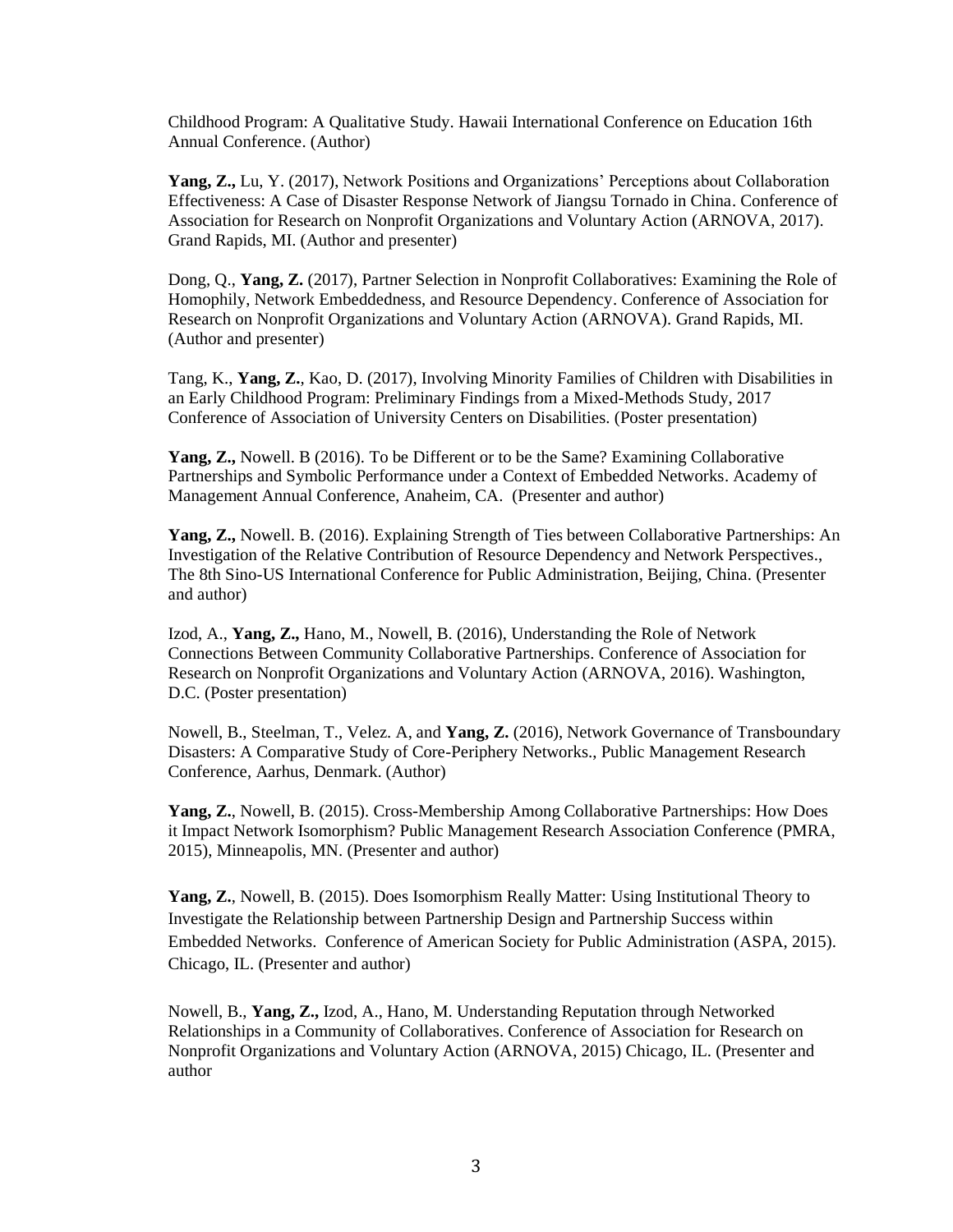**Yang, Z.,** Xu., S. (2015). Dimensional Publicness and Performance Management Systems in Universities of China. Southeastern Conference for Public Administration (SECoPA), Charleston., SC., Sep 30 –Oct. 3. (Presenter and author)

### **SELECT TECHNICAL REPORTS**

**Yang, Z** and Sun., R. (2019). Networking Management in Public Budgeting -Preliminary Report to LA County Finance Directors.

Tang, K., **Yang, Z.,** Kao, D. (2018), Stakeholder Report for Involving Minority Families of Children with Disabilities in an Early Childhood Program: Preliminary Findings from a Mixed-Methods Study.

Nowell, B., Hano, M., Velez, A-L., **Yang, Z.,** McCartha, E., Albrecht, K. Innovative Approaches Initiative Evaluation Fall 2015 Focus Group Findings (December 2015)

Nowell, B., Hano, M., Velez, A-L., **Yang, Z.,** Albrecht, K., Godette, S.K. (2015). Innovative Approaches Initiative 2015 Year 1 Summative Evaluation Report. Evaluation report prepared for North Carolina Department of Health and Human Services.

Nowell, B., Hano, M.C., Velez, A-L, Albrecht, K., McCartha, E.B., **Yang, Z**. (2015). Innovative Approaches Initiative Evaluation Interim Findings Report: Fall 2014 Stakeholder Interviews. Evaluation report prepared for North Carolina Department of Health and Human Services.

Nowell, B., Hano, M. Izod, A, **Yang, Z**., and Ngaruiya, K. (2013). Collaborative Partnerships Mapping Project. Reports presented at Pitt Partners for Health. Feb 7. Greenville, NC; Reports presented at Partnership for Healthy Durham. Feb 20. Durham, NC.

Nowell, B., Boyd, N., Hano, M. Izod, A, and **Yang, Z**. (2012). Sense of Community Responsibility in Collaborative Partnerships: Preliminary Findings. Symposium presented at the Southeastern Ecological and Community Psychology Conference. Oct 13-14. Durham, NC.

#### **TEACHING EXPERIENCE**

# **Department of Public Administration, College of Business Administration and Public Policy, California State University Dominguez Hills**

**Instructor**, *Research Methods and Communication in Criminal Justice Administration* (CJA339-05 and CJA 339-06, for Fall 2019 &2020)

**Instructor***, Administrative Theory and Behavior* (PUB 502-01, PUB 502-51, PUB 502-41 for Spring 2017, 2018, 2019, 2020, 2021)

**Instructor***, Public Human Resource Management* (PUB 508-41, for Fall 2016, Fall 2017& Fall 2019; PUB 508-51 for Fall 2016, 2017, 2018, 2019)

**Instructor***, Public Personnel Administration* (PUB 303, for Fall 2016, Fall 2017, Fall 2018) **Instructor***, Environment and Practice of Public Administration* (PUB 500, for Fall 2018, 2020)

### **Department of Public Administration, School of Public and International Affairs, North Carolina State University**

**Instructor,** *Political Science Research Methods* (PS 371, Spring 2015 & Fall 2014)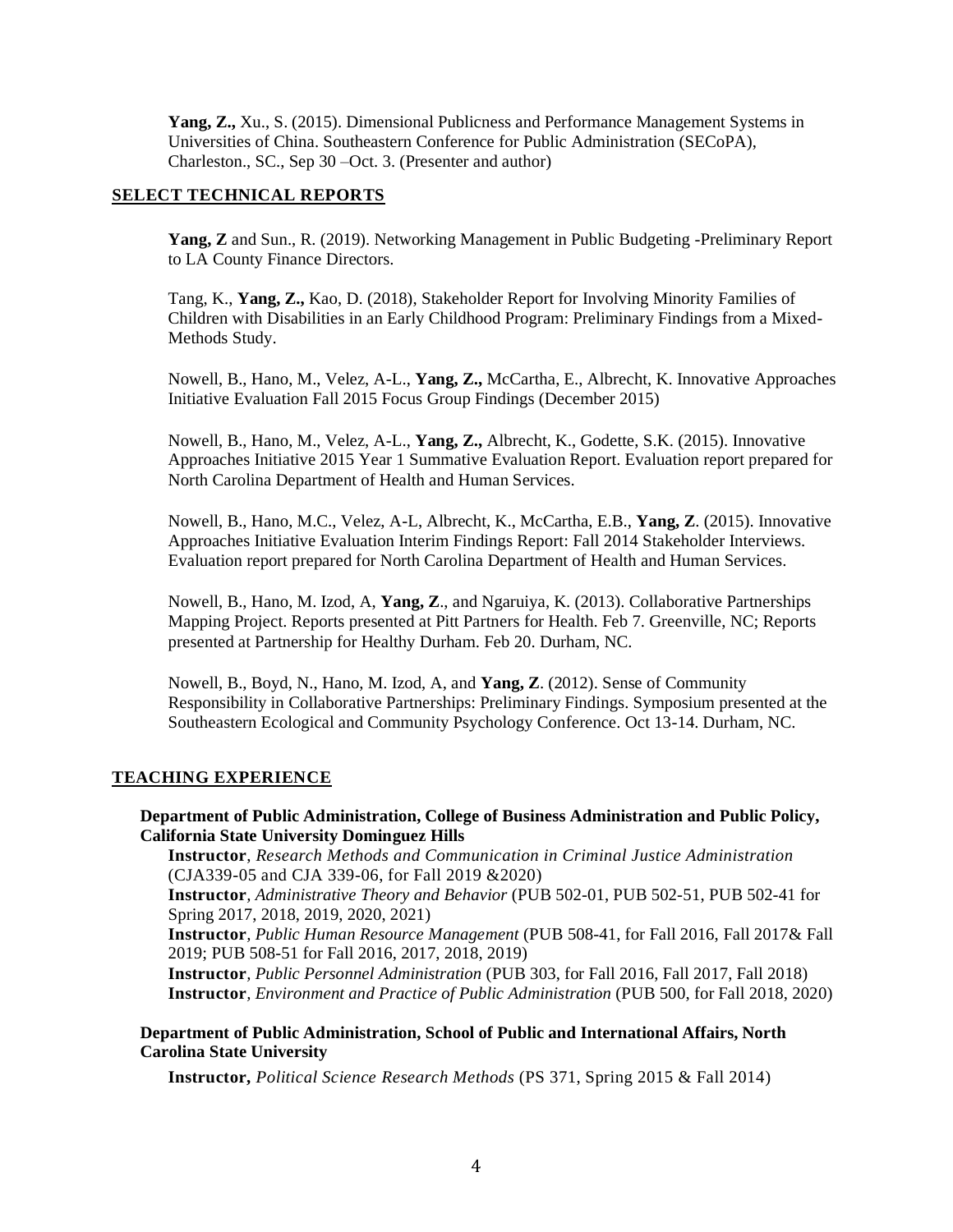**Teaching assistant and guest lecturer,** *Political Science Research Methods* (PS 371, Spring 2014& Fall 2013)

**Teaching assistant and guest lecturer**, *Management Systems* (PA 514, Spring 2014, Fall 2013, Spring 2012, Fall 2011)

**Teaching assistant and guest lecturer**, *Introduction to American Government* (PS 201, Fall 2013)

**Guest Speaker,** *Problems of American Democracy* (PS 204, Spring 2016)

# **GRANTS, AWARDS & HONORS**

- 2021 CSUDH Intramural Faculty Research Grant (FRG'20) for \$6,055. Principal Investigator. The Collaborative Disaster Response in Time of COVID-19: Challenges and Coping Strategies of Emergency Management in LA County.
- 2020 CSUDH Intramural Faculty Research Grant (FRG'20) for \$6,055. Principal Investigator. Explaining Strength of Ties between Collaborative Networks: How do Health-Oriented Social Networks Develop Overlapped Membership for Cross-Sector Collaboration.
- 2019 CSUDH Intramural Faculty Research Grant (FRG'19+s) for \$5,907. Principal Investigator. An Investigation into How Local Self-Organizing Governmental Networks Facilitate Intergovernmental Collaboration.
- 2018 CSUDH Intramural Faculty Research Grant (FRG'18) for \$5,708. Principal Investigator. *Network Positions and Organizations' Perceptions about Inter-Organizational Collaboration Effectiveness: A Case of Cross-Sector Disaster Response Network*.
- 2018 Best Junior Faculty Award, Western Decision Sciences Institute 47<sup>th</sup> Annual Meeting
- 2017 CSUDH Intramural Faculty Research Grant (FRG'17+s) for \$5,708. Principal Investigator. An *Investigation into Social Networks of Families of Children with Disabilities: How Inter-Organizational Collaboration Can Enhance Parent Involvement and Wellbeing*
- 2017 CSUDH Scholarly Research Creativity Acknowledge.
- 2015 ARNOVA Doctoral Fellowship Award, Association for Research on Nonprofit Organizations and Voluntary Action, 2015
- 2015 Student Travel Award, School of Public and International Affairs, North Carolina State University, September 2015, \$800
- 2015 Travel Award, National Science Foundation, Research Assistance to Attend CINET Workshop, July 2015, \$500
- 2013 ARNOVA Diversity Scholar Award, Association for Research on Nonprofit Organizations and Voluntary Action, 2013

# **SELECT PROFESSIONAL SERVICE**

**Manuscript Reviewer for Peer-Reviewed Journals and Conferences**